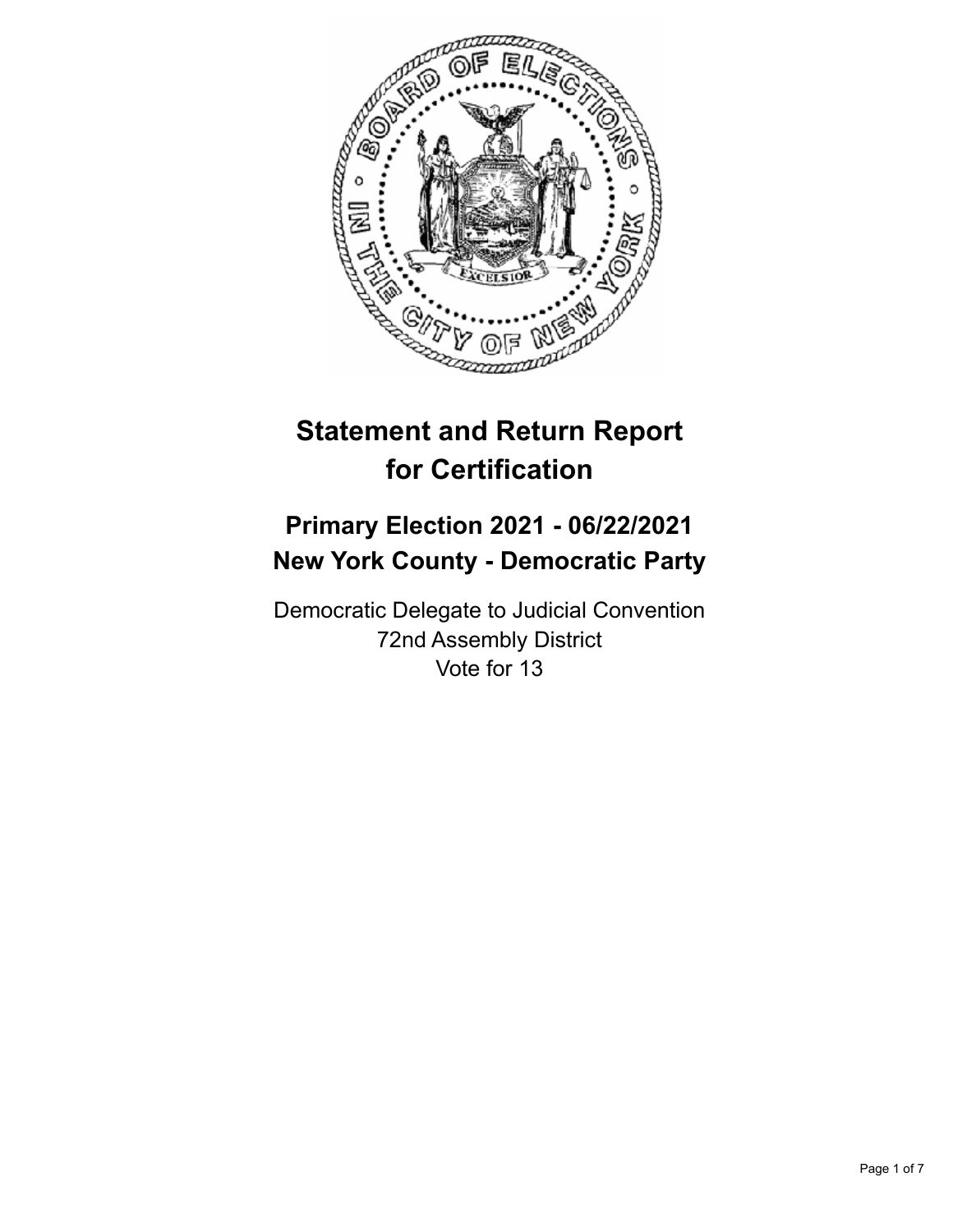

## **Assembly District 72**

| PUBLIC COUNTER                                           | 13,757       |
|----------------------------------------------------------|--------------|
| MANUALLY COUNTED EMERGENCY                               | 0            |
| <b>ABSENTEE / MILITARY</b>                               | 1,081        |
| <b>AFFIDAVIT</b>                                         | 81           |
| <b>Total Ballots</b>                                     | 14,919       |
| Less - Inapplicable Federal/Special Presidential Ballots | 0            |
| <b>Total Applicable Ballots</b>                          | 14,919       |
| CARMEN Y. DE LA ROSA                                     | 8,594        |
| <b>MANNY DE LOS SANTOS</b>                               | 3,676        |
| <b>ELIZABETH BATISTA</b>                                 | 3,604        |
| <b>CECILIA ANGLERO</b>                                   | 2,820        |
| <b>ELIZABETH BALAGUER</b>                                | 2,934        |
| RAMON DE LA ROSA                                         | 2,920        |
| ANA B. SANTANA                                           | 3,152        |
| <b>MARIAM N. JAMES</b>                                   | 2,738        |
| <b>MAURICE EDWARDS</b>                                   | 2,468        |
| AVA KEEFE                                                | 2,708        |
| <b>BARBARA M. FRAZIER</b>                                | 2,864        |
| <b>MARY RICHMAN</b>                                      | 2,522        |
| <b>HECTOR VASQUEZ</b>                                    | 2,764        |
| <b>ELIZABETH PEPIN</b>                                   | 2,585        |
| PALOMA LARA                                              | 2,240        |
| ANDREA KORNBLUTH                                         | 1,891        |
| <b>LYANA FERNANDEZ</b>                                   | 2,352        |
| <b>JASINTA DELACRUZ</b>                                  | 2,103        |
| <b>CAROLE MULLIGAN</b>                                   | 1,977        |
| <b>YODALIS MORAN</b>                                     | 2,280        |
| <b>RUBY PALMA</b>                                        | 1,836        |
| <b>EDWIN ROSARIO</b>                                     | 2,079        |
| <b>CAROLYN MURTAUGH</b>                                  | 1,981        |
| <b>EDDA SANTIAGO</b>                                     | 1,757        |
| <b>ANGELA WEST</b>                                       | 2,293        |
| PATRICIA ANDERTON                                        | 1,892        |
| ADAM HAMILTON (WRITE-IN)                                 | 1            |
| ADRIANO ESPAILLAT (WRITE-IN)                             | $\mathbf{1}$ |
| AISHA LEWIS-MCCOY (WRITE-IN)                             | 1            |
| ALFRED MILLER JR. (WRITE-IN)                             | 1            |
| ALKALO LILLENTHAL (WRITE-IN)                             | $\mathbf{1}$ |
| ANGELA FERNANDEZ (WRITE-IN)                              | 3            |
| ANGELA LIPSMAN (WRITE-IN)                                | 2            |
| ATHENO MOORE (WRITE-IN)                                  | $\mathbf{1}$ |
| AUDREY MOORE (WRITE-IN)                                  | $\mathbf{1}$ |
| BENJAMIN LEV (WRITE-IN)                                  | 1            |
| BETTY LUGO (WRITE-IN)                                    | $\mathbf{1}$ |
| <b>BOB STORM (WRITE-IN)</b>                              | 1            |
| BULBAN SALIM (WRITE-IN)                                  | $\mathbf{1}$ |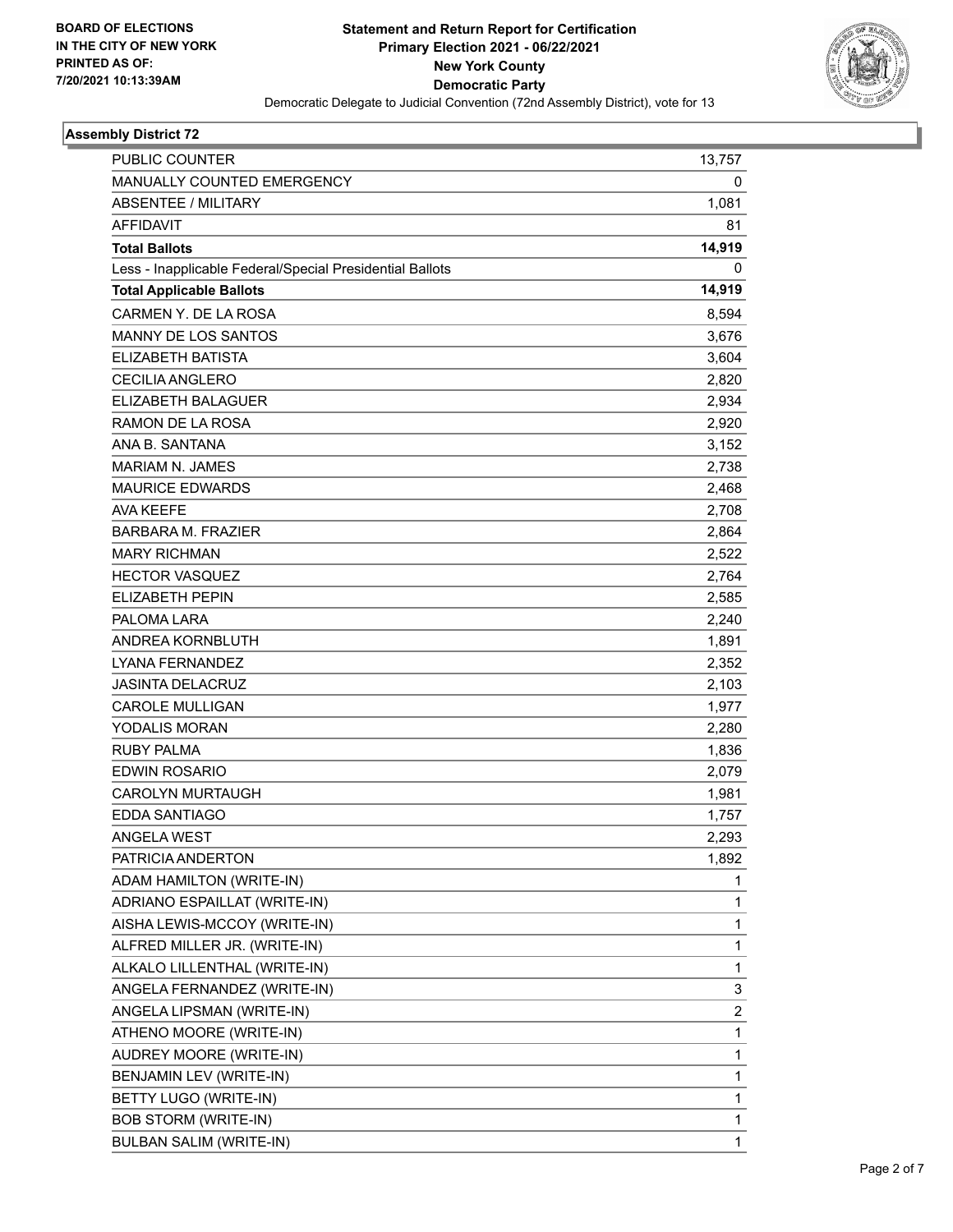

## **Assembly District 72**

| CARLA SANDERSON (WRITE-IN)           | 1            |
|--------------------------------------|--------------|
| CHARLES B. UDAH (WRITE-IN)           | 1            |
| CHARLES B. UDOH (WRITE-IN)           | 1            |
| CHRISTOPHER ROWAN (WRITE-IN)         | 1            |
| CINTHYA MENDEZ (WRITE-IN)            | 1            |
| DAN NOLAND (WRITE-IN)                | 1            |
| DANIEL LIPSMAN (WRITE-IN)            | 2            |
| DAVID BRODHERSON (WRITE-IN)          | $\mathbf{1}$ |
| DAVID DESTAFANO (WRITE-IN)           | 1            |
| DEREK MARGOLIS (WRITE-IN)            | 1            |
| ELIZABETH A. PIZIO (WRITE-IN)        | 1            |
| ELIZABETH BENDER (WRITE-IN)          | 1            |
| ELLIOTT FELINMAN (WRITE-IN)          | 1            |
| FELIX COATES (WRITE-IN)              | 1            |
| <b>GOHAM MARRIA (WRITE-IN)</b>       | 1            |
| <b>GRETCHEN JENKINS (WRITE-IN)</b>   | 1            |
| HOLMAN JALILI (WRITE-IN)             | 1            |
| IAN PAECY (WRITE-IN)                 | 1            |
| IRA SAIGER (WRITE-IN)                | 1            |
| JAMES B. BEHR (WRITE-IN)             | 1            |
| JAMES BOSLEY (WRITE-IN)              | 1            |
| JAMES NOEKER (WRITE-IN)              | 1            |
| JEROME J. JACKSON (WRITE-IN)         | 1            |
| JOSE DAVID BENITEZ (WRITE-IN)        | 1            |
| JOSEPH COROZZO (WRITE-IN)            | 1            |
| JUAN J. GUTIERREZ (WRITE-IN)         | 1            |
| KEITH L. TAYLOR (WRITE-IN)           | 1            |
| KIETH PARKER (WRITE-IN)              | 1            |
| KIMONE HARRISON (WRITE-IN)           | 1            |
| KOFI DEBRAH-DWAMENA II (WRITE-IN)    | 2            |
| KREETIN RICHARDSON GORDON (WRITE-IN) | 1            |
| LUIS TEJADA (WRITE-IN)               | 1            |
| LUZ C. RIVERA (WRITE-IN)             | 1            |
| MADONNA LEE (WRITE-IN)               | 1            |
| MARIA ECONOMAKES (WRITE-IN)          | 1            |
| MARIA PHEGAN (WRITE-IN)              | 1            |
| MARY L. HUSS (WRITE-IN)              | 1            |
| MEGAN WEST (WRITE-IN)                | 1            |
| NEIN KAHEVE (WRITE-IN)               | 1            |
| OMAR GREENE (WRITE-IN)               | 1            |
| PATRICIA A. WHITE (WRITE-IN)         | 1            |
| PATRICK BLANCHFIELD (WRITE-IN)       | 1            |
| PEERRE GOODING (WRITE-IN)            | 1            |
| RICHARD CRUZ (WRITE-IN)              | 1            |
| RIVKA PASS-SCHWARTZ (WRITE-IN)       | 1            |
| ROBERT MENKEN (WRITE-IN)             | 1            |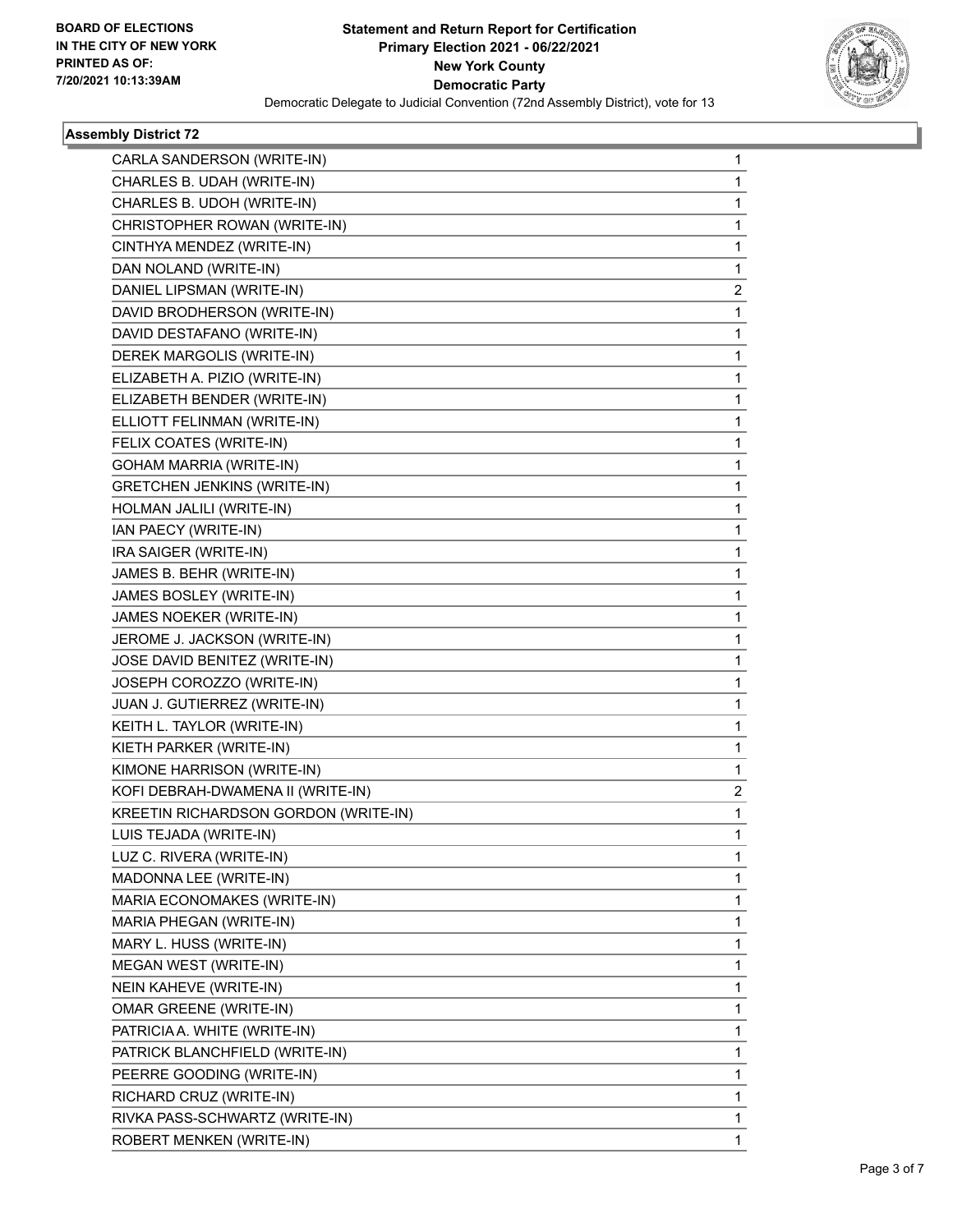

## **Assembly District 72**

| RODNEY HOKEMI (WRITE-IN)                  |                |
|-------------------------------------------|----------------|
| RONALD RUBENSTEIN (WRITE-IN)              | $\overline{2}$ |
| RUTH MCDARNEL (WRITE-IN)                  |                |
| RYAN CORDERO (WRITE-IN)                   |                |
| SARAH ROBINSON (WRITE-IN)                 |                |
| SEVRIN ANNE MASON (WRITE-IN)              |                |
| SHEILA T. SIMPSON (WRITE-IN)              |                |
| SILVIA ROSARIO (WRITE-IN)                 |                |
| SILVIA SMITH (WRITE-IN)                   |                |
| TAMIKA MAPP (WRITE-IN)                    | 1              |
| UNATTRIBUTABLE WRITE-IN (WRITE-IN)        | 104            |
| UNCOUNTED WRITE-IN PER STATUTE (WRITE-IN) | 3              |
| URSULA LIPSMAN (WRITE-IN)                 |                |
| WILLIAM CARTER (WRITE-IN)                 |                |
| WILLIAM K. COUNCIL (WRITE-IN)             |                |
| <b>Total Votes</b>                        | 71,215         |
| Unrecorded                                | 122,732        |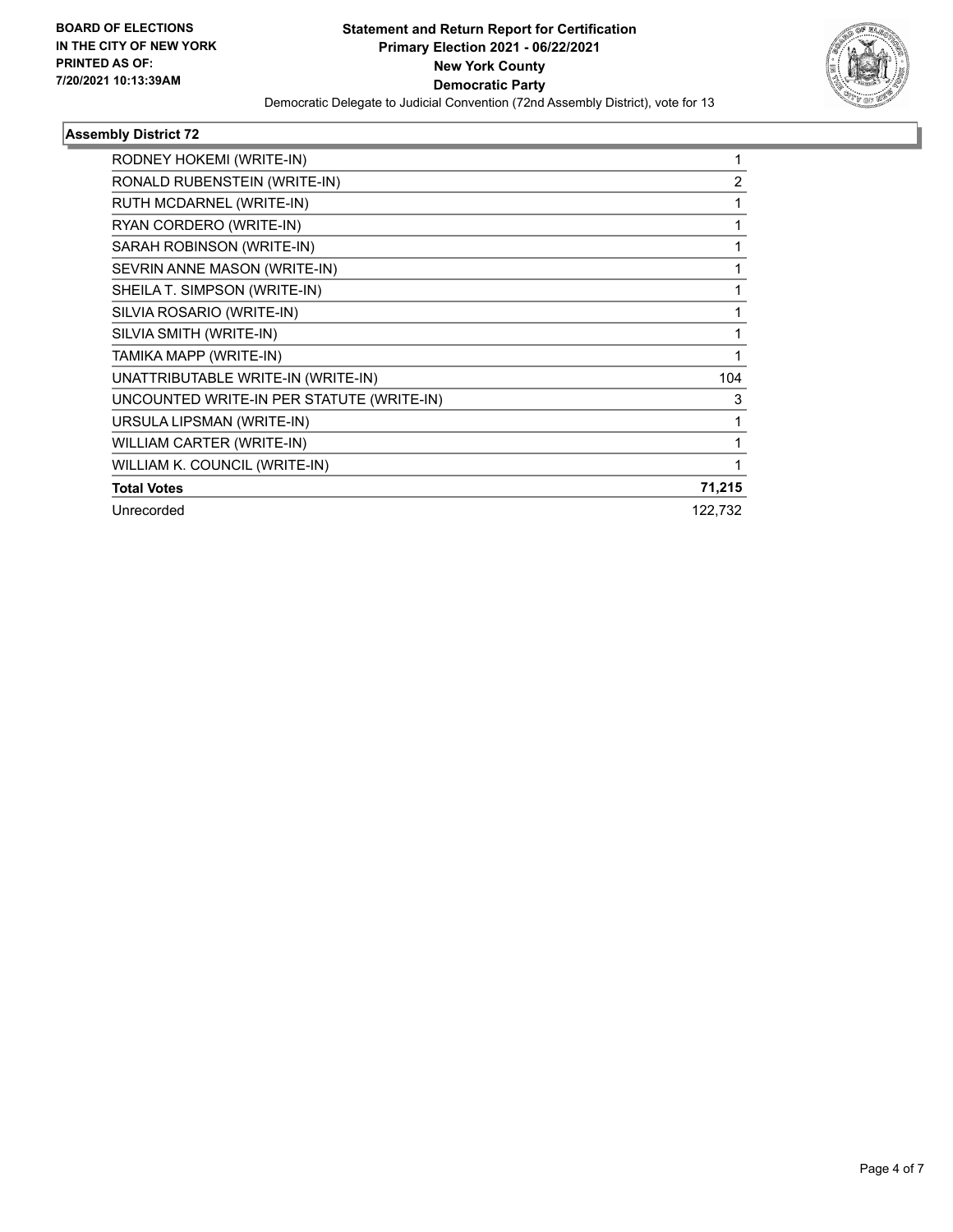

## **Total for Democratic Delegate to Judicial Convention (72nd Assembly District) - New York County**

| <b>PUBLIC COUNTER</b>                                    | 13,757       |
|----------------------------------------------------------|--------------|
| MANUALLY COUNTED EMERGENCY                               | 0            |
| <b>ABSENTEE / MILITARY</b>                               | 1,081        |
| <b>AFFIDAVIT</b>                                         | 81           |
| <b>Total Ballots</b>                                     | 14,919       |
| Less - Inapplicable Federal/Special Presidential Ballots | 0            |
| <b>Total Applicable Ballots</b>                          | 14,919       |
| CARMEN Y. DE LA ROSA                                     | 8,594        |
| <b>MANNY DE LOS SANTOS</b>                               | 3,676        |
| <b>ELIZABETH BATISTA</b>                                 | 3,604        |
| <b>CECILIA ANGLERO</b>                                   | 2,820        |
| ELIZABETH BALAGUER                                       | 2,934        |
| RAMON DE LA ROSA                                         | 2,920        |
| ANA B. SANTANA                                           | 3,152        |
| MARIAM N. JAMES                                          | 2,738        |
| <b>MAURICE EDWARDS</b>                                   | 2,468        |
| AVA KEEFE                                                | 2,708        |
| <b>BARBARA M. FRAZIER</b>                                | 2,864        |
| <b>MARY RICHMAN</b>                                      | 2,522        |
| <b>HECTOR VASQUEZ</b>                                    | 2,764        |
| ELIZABETH PEPIN                                          | 2,585        |
| PALOMA LARA                                              | 2,240        |
| ANDREA KORNBLUTH                                         | 1,891        |
| LYANA FERNANDEZ                                          | 2,352        |
| JASINTA DELACRUZ                                         | 2,103        |
| <b>CAROLE MULLIGAN</b>                                   | 1,977        |
| YODALIS MORAN                                            | 2,280        |
| <b>RUBY PALMA</b>                                        | 1,836        |
| <b>EDWIN ROSARIO</b>                                     | 2,079        |
| <b>CAROLYN MURTAUGH</b>                                  | 1,981        |
| <b>EDDA SANTIAGO</b>                                     | 1,757        |
| <b>ANGELA WEST</b>                                       | 2,293        |
| PATRICIA ANDERTON                                        | 1,892        |
| ADAM HAMILTON (WRITE-IN)                                 | 1            |
| ADRIANO ESPAILLAT (WRITE-IN)                             | 1            |
| AISHA LEWIS-MCCOY (WRITE-IN)                             | 1            |
| ALFRED MILLER JR. (WRITE-IN)                             | $\mathbf{1}$ |
| ALKALO LILLENTHAL (WRITE-IN)                             | 1            |
| ANGELA FERNANDEZ (WRITE-IN)                              | 3            |
| ANGELA LIPSMAN (WRITE-IN)                                | 2            |
| ATHENO MOORE (WRITE-IN)                                  | 1            |
| AUDREY MOORE (WRITE-IN)                                  | 1            |
| BENJAMIN LEV (WRITE-IN)                                  | 1            |
| BETTY LUGO (WRITE-IN)                                    | 1            |
| <b>BOB STORM (WRITE-IN)</b>                              | 1            |
| <b>BULBAN SALIM (WRITE-IN)</b>                           | $\mathbf{1}$ |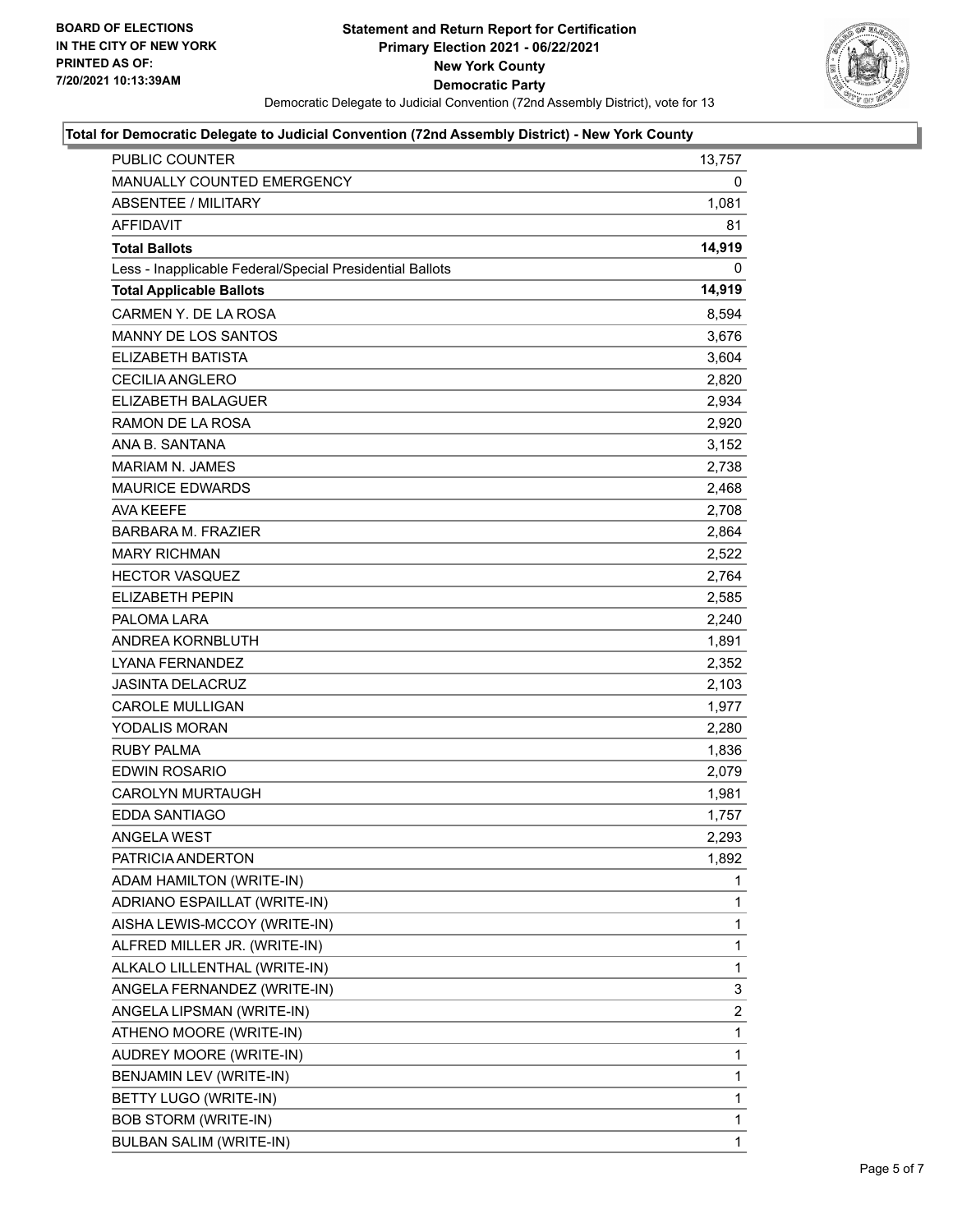

#### **Total for Democratic Delegate to Judicial Convention (72nd Assembly District) - New York County**

| CARLA SANDERSON (WRITE-IN)           | $\mathbf{1}$   |
|--------------------------------------|----------------|
| CHARLES B. UDAH (WRITE-IN)           | 1              |
| CHARLES B. UDOH (WRITE-IN)           | 1              |
| CHRISTOPHER ROWAN (WRITE-IN)         | 1              |
| CINTHYA MENDEZ (WRITE-IN)            | 1              |
| DAN NOLAND (WRITE-IN)                | 1              |
| DANIEL LIPSMAN (WRITE-IN)            | $\overline{2}$ |
| DAVID BRODHERSON (WRITE-IN)          | 1              |
| DAVID DESTAFANO (WRITE-IN)           | 1              |
| DEREK MARGOLIS (WRITE-IN)            | 1              |
| ELIZABETH A. PIZIO (WRITE-IN)        | 1              |
| ELIZABETH BENDER (WRITE-IN)          | 1              |
| ELLIOTT FELINMAN (WRITE-IN)          | 1              |
| FELIX COATES (WRITE-IN)              | 1              |
| <b>GOHAM MARRIA (WRITE-IN)</b>       | 1              |
| <b>GRETCHEN JENKINS (WRITE-IN)</b>   | 1              |
| HOLMAN JALILI (WRITE-IN)             | 1              |
| IAN PAECY (WRITE-IN)                 | 1              |
| IRA SAIGER (WRITE-IN)                | 1              |
| JAMES B. BEHR (WRITE-IN)             | 1              |
| JAMES BOSLEY (WRITE-IN)              | 1              |
| JAMES NOEKER (WRITE-IN)              | 1              |
| JEROME J. JACKSON (WRITE-IN)         | 1              |
| JOSE DAVID BENITEZ (WRITE-IN)        | 1              |
| JOSEPH COROZZO (WRITE-IN)            | 1              |
| JUAN J. GUTIERREZ (WRITE-IN)         | 1              |
| KEITH L. TAYLOR (WRITE-IN)           | 1              |
| KIETH PARKER (WRITE-IN)              | 1              |
| KIMONE HARRISON (WRITE-IN)           | 1              |
| KOFI DEBRAH-DWAMENA II (WRITE-IN)    | $\overline{a}$ |
| KREETIN RICHARDSON GORDON (WRITE-IN) | 1              |
| LUIS TEJADA (WRITE-IN)               | 1              |
| LUZ C. RIVERA (WRITE-IN)             | 1              |
| MADONNA LEE (WRITE-IN)               | 1              |
| MARIA ECONOMAKES (WRITE-IN)          | 1              |
| MARIA PHEGAN (WRITE-IN)              | 1              |
| MARY L. HUSS (WRITE-IN)              | 1              |
| MEGAN WEST (WRITE-IN)                | 1              |
| NEIN KAHEVE (WRITE-IN)               | 1              |
| <b>OMAR GREENE (WRITE-IN)</b>        | 1              |
| PATRICIA A. WHITE (WRITE-IN)         | 1              |
| PATRICK BLANCHFIELD (WRITE-IN)       | 1              |
| PEERRE GOODING (WRITE-IN)            | 1              |
| RICHARD CRUZ (WRITE-IN)              | 1              |
| RIVKA PASS-SCHWARTZ (WRITE-IN)       | 1              |
| ROBERT MENKEN (WRITE-IN)             | 1.             |
|                                      |                |